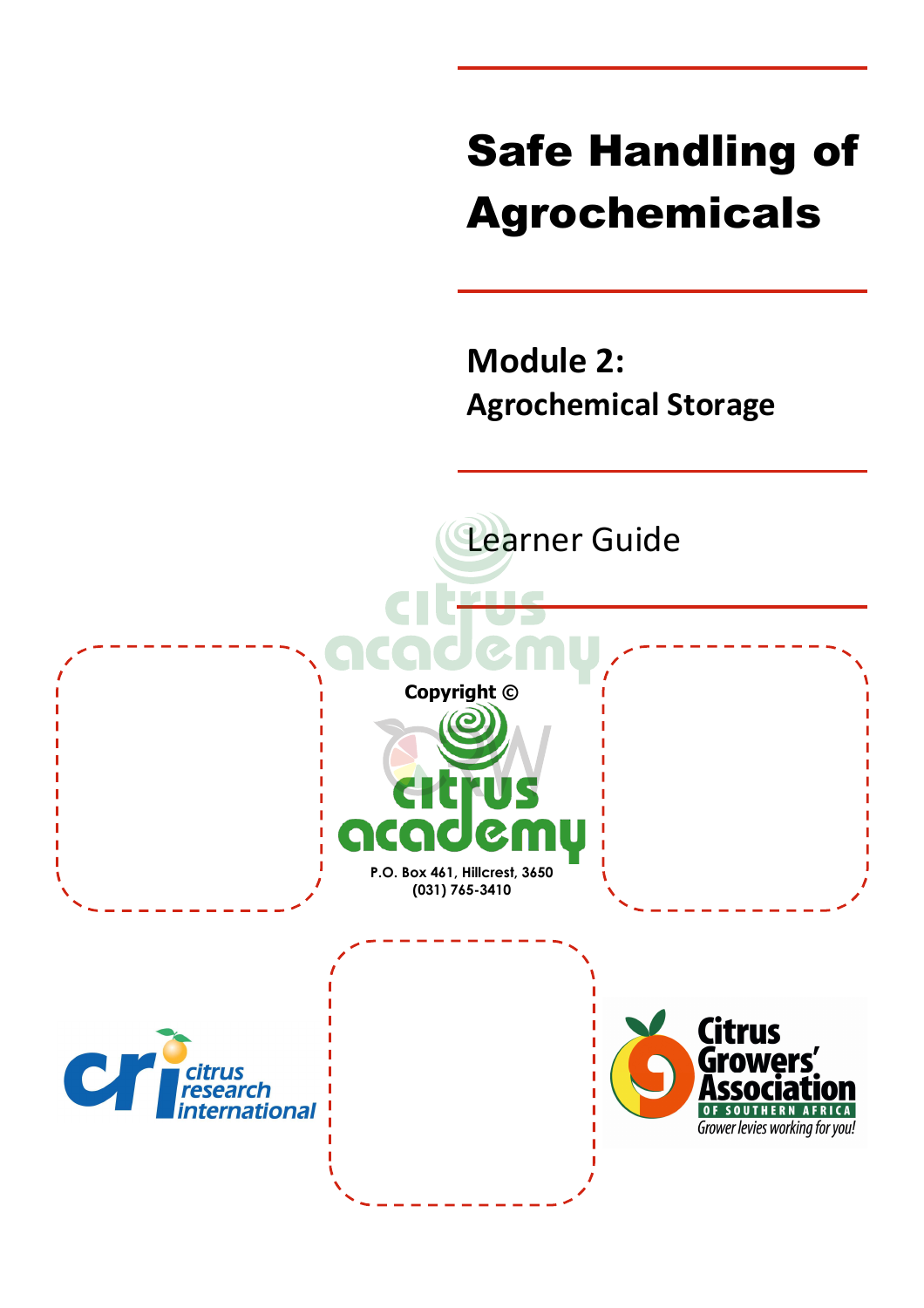Safe Handling of Agrochemicals Learner Guide

**© Citrus Academy NPC**  1 st edition 2019

The content of this module is based on audio-visual material produced by the Citrus Academy.

**Scripted by:**  Mooipraatjies Jacomien de Klerk

**Guide translation:**  Mooipraatjies

**Visual material production:**  Sagritex (Pty) Ltd

#### **Additional information sources:**

Citrus Academy Production Learning Material CRI Citrus Production Guidelines SIZA Guidelines

#### **Project coordinator:**

Citrus Academy (Jacomien de Klerk)



#### **Disclaimer**

By accepting this document and reading its contents you agree to be bound by the terms of this disclaimer.

The use of the contents of this document and the accompanying visual material is at your own risk. Neither the Citrus Academy nor Citrus Research International nor the Citrus Growers' Association warrant that the content of this document or the visual material is suitable for your intended use or that it is free of inaccuracies or omissions. The opinions and advice expressed in this document and the visual material are not necessarily those of the Citrus Academy, Citrus Research International or the Citrus Growers' Association. The Citrus Academy, Citrus Research International and the Citrus Growers' Association, their directors, officers, employees, agents and contractors shall not be liable for any loss or damage of any nature suffered by any person as a direct or indirect result of the use of, or inability to use, any advice, opinion or information contained in this document or the visual material, or any misrepresentation, misstatement or omission, whether negligent or otherwise, contained in this document and the visual material.

You indemnify the Citrus Academy, Citrus Research International and the Citrus Growers' Association against any claim by any third party against the Citrus Academy, Citrus Research International and the Citrus Growers' Association, their directors, officers, employees, agents or contractors arising from, or in connection with, the use of, or reliance on, the contents of this document and the visual material. It is your responsibility to determine suitability of the contents of this document and the accompanying visual material for your intended use.



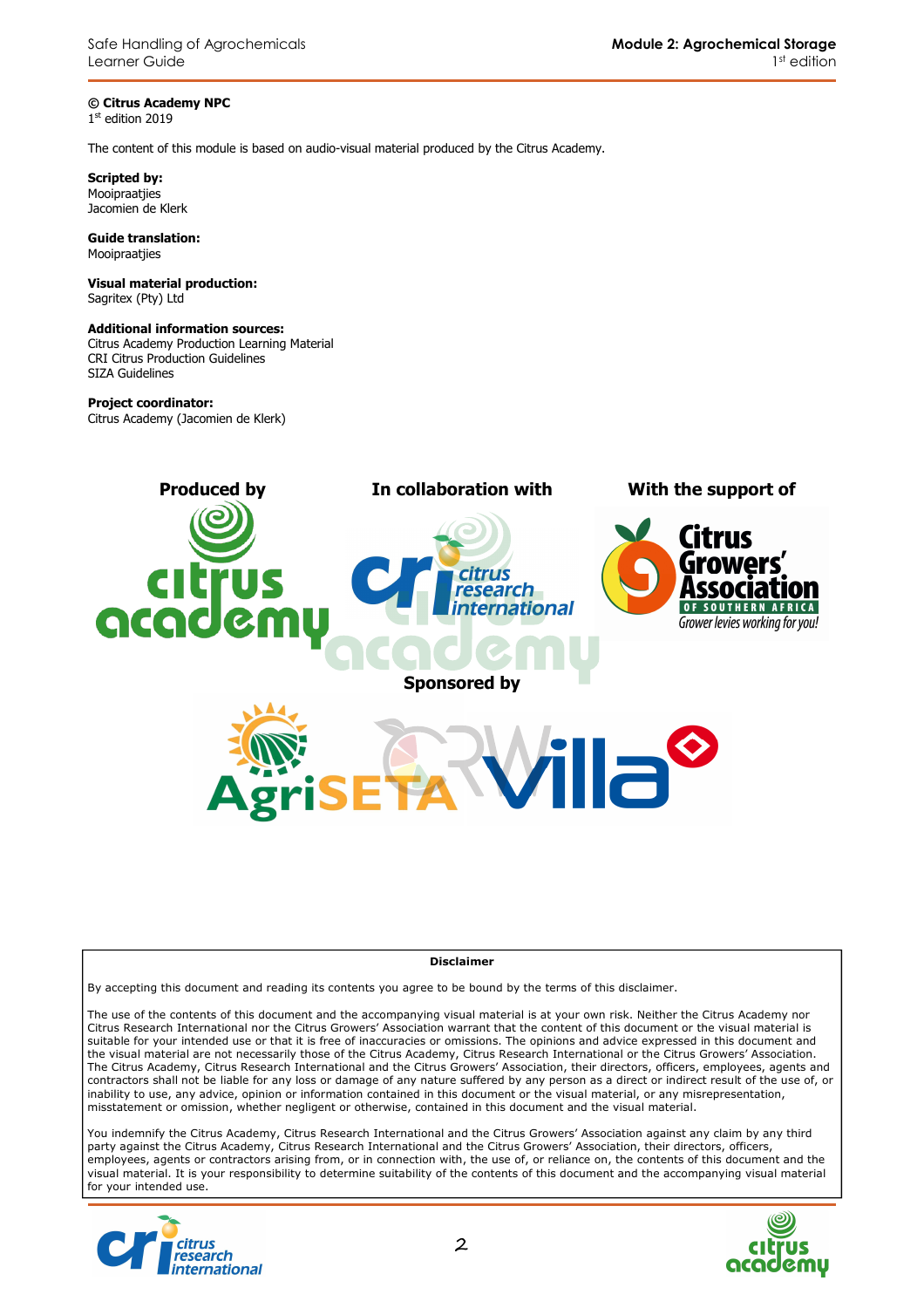# Contents

| <b>Introduction</b>                                 | 4 |
|-----------------------------------------------------|---|
| <b>Regulations for Storing Agrochemicals Safely</b> | 4 |
| <b>Safety Signs</b>                                 | 5 |
| <b>Agrochemical Identification</b>                  | 5 |
| <b>Hazard Classification</b>                        | 6 |
| <b>Sanitation</b>                                   | 6 |
| <b>Disposal of Contaminated Items</b>               | 6 |
| <b>Recordkeeping</b>                                | 7 |
| <b>Conclusion</b>                                   |   |





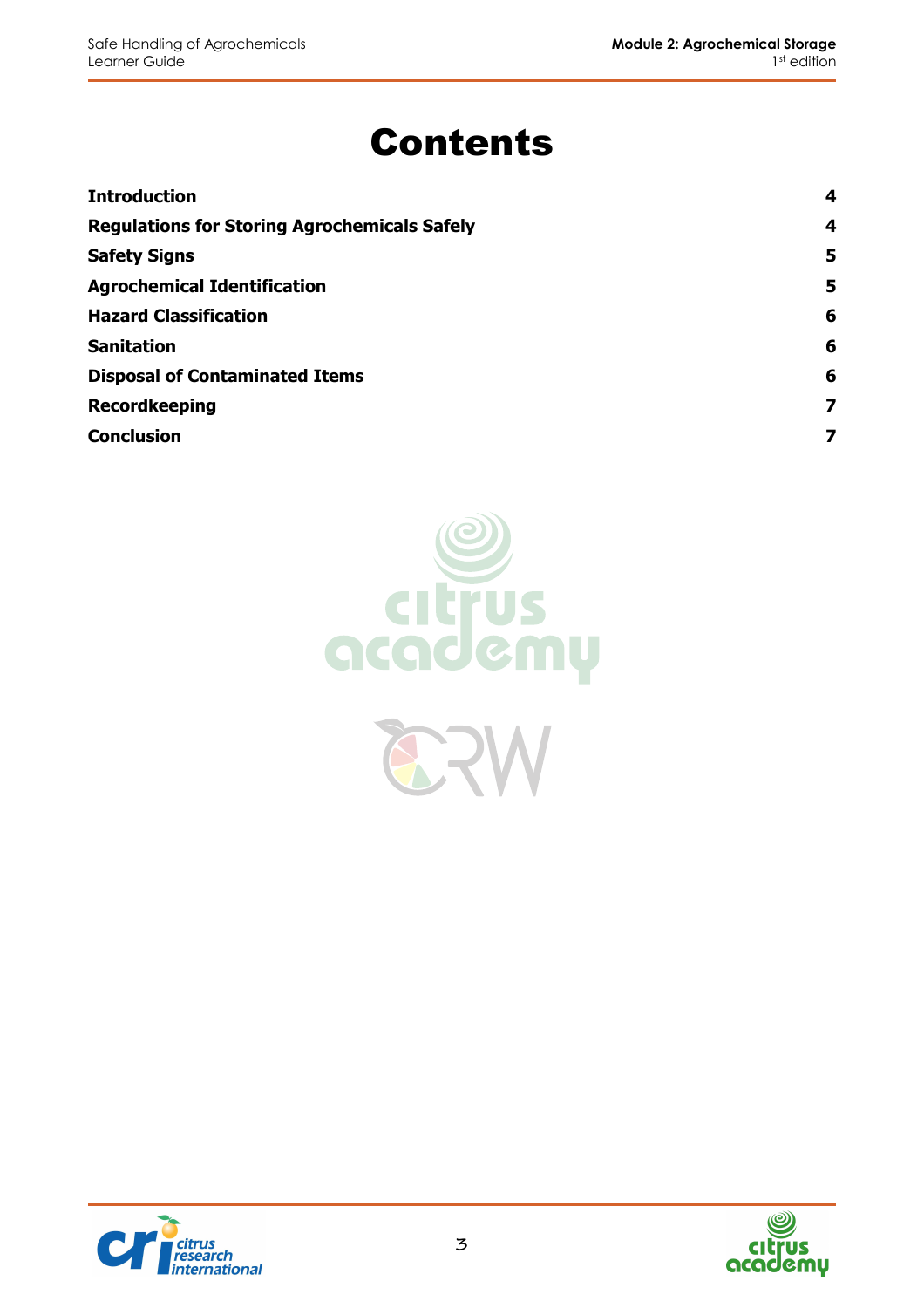### **Introduction**

All agrochemicals, including plant protection products, fertilisers, herbicides and cleaning products, must be handled with the greatest care. Agrochemicals are not only potentially toxic to humans, but can also harm animals and pollute water sources and soil. Storing agrochemicals properly is essential to making sure that we have a safe working environment, and that we are able to deal with unexpected incidents such as spillage.

# **Regulations for Storing Agrochemicals Safely**

The rules for the storing agrochemicals safely are prescribed by Good Agricultural Practices regulations and by certification organisations like GlobalGAP. The basic principles are:

- Agrochemicals must be stored in a secure, well-ventilated, cool, dry building that cannot be accessed by children, animals or unauthorised persons.
- $\cdot \cdot$  There must be easy access to washing facilities with running water, soap and towels. An eye-flushing bottle must be available in the event that eyes are contaminated.
- \* The storeroom must have a smooth, level cement floor.
- Warning signs must be placed on the outside of the storeroom and they must clearly show that this is an agrochemical storeroom.
- \* The storeroom must have at least two 9kg dry-powder fire extinguishers on hand, placed outside the storeroom.
- No food products, animal feed or seeds may be taken into the storeroom.
- No eating, drinking or smoking is allowed inside the storeroom.
- Pesticides, fungicides, herbicides and growth-regulators must be separated in the storeroom. Each storage area must be demarcated so that products cannot be mixed by accident. Herbicides should preferably be stored completely separately.
- \* Powders and granular products must be stored apart from liquid products to avoid contamination in the event of spillage.
- Group the agrochemicals in the store according to their hazard potential. For example, store red-band agrochemicals, meaning those in group 1a and 1b, in the same part of the store.
- \* Products should be used on a first-in-first-out basis. This will help to make sure that agrochemicals are used before reaching their expiry date.
- $\div$  Bags and containers that are not on shelves should be stacked on pallets to prevent moisture from building up.
- All containers and bags must be marked properly. If a label is destroyed or lost, mark the container with a marking pen, clearly stating its contents. The label should always be visible.
- Containers with agrochemicals that have been opened and partly used should be resealed and returned to the store.
- $\cdot \cdot$  Bulk tanks that are used for products such as spray oil should be placed in a dam that has a greater volume than that of the tank, so that the spillage can be contained if the tank should leak or rupture.



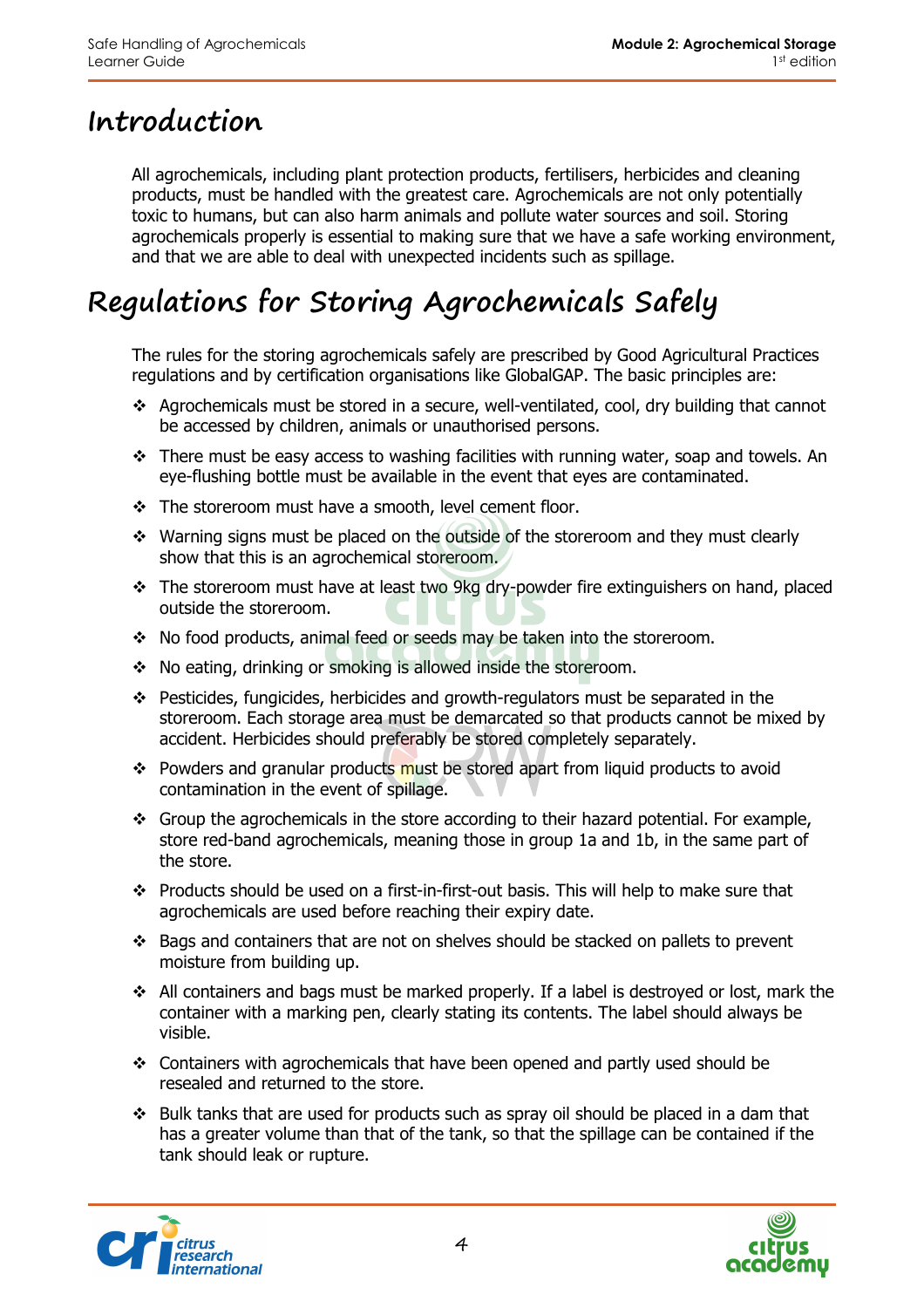$\cdot$  A stock movement recordkeeping system that shows the quantities of each agrochemical purchased, issued and returned must be in place. From the recordkeeping system, one should be able to determine the exact type and quantity of agrochemicals on hand at any given time.

# **Safety Signs**

Adequate, easily visible signage that is in line with the requirements of the authorities must be put up where agrochemicals are stored and used. Signs either give you information or they give you clear instructions on what to do or not to do, in a way that is understandable no matter what language you speak. The signs that are most common are:

- Danger
- No entry
- ❖ No smoking
- $\div$  No drinking and eating
- $\div$  Fire extinguisher
- First aid equipment
- Emergency exit
- ◆ Protective clothing required
- ◆ Do not drink the water from this tap

# **Agrochemical Identification**

Now that we know what the storeroom should look like, let's find out how we can identify different agrochemicals to ensure that the are stored in the right place. It is against the law to use products that are not officially registered and permitted in the country of use, or to use a product on crops that it is not registered for. It is also good practice to only use products from trustworthy sources. It is important to know how to read the labels of agrochemicals, because this is where we can find all the information we need.

All agrochemicals are approved and registered with the Department of Agriculture, Forestry and Fisheries. The product label is part of the registration of the agrochemical. On this label the following information must be available:

- Full **instructions** on how to use the chemical, together with detailed information on the uses for which the product is registered. Read these instructions carefully and follow them strictly. This will make sure that we get the best results and that people and the environment are not put in danger. It is against the law to use an agrochemical in a manner for which it is not registered.
- A **physical description** of the product, including its colour and whether it is a fluid, powder or granules. The crop protection manager should look at the agrochemical in the container to make sure that it answers to this physical description. If not and the container has never been opened before, the manufacturer or supplier must be contacted immediately. If the container has been opened before, the container and its contents must be discarded, as prescribed.
- $\div$  The **chemical composition** of the product.
- The **toxicity** of the product, along with instructions for how to handle it safely.



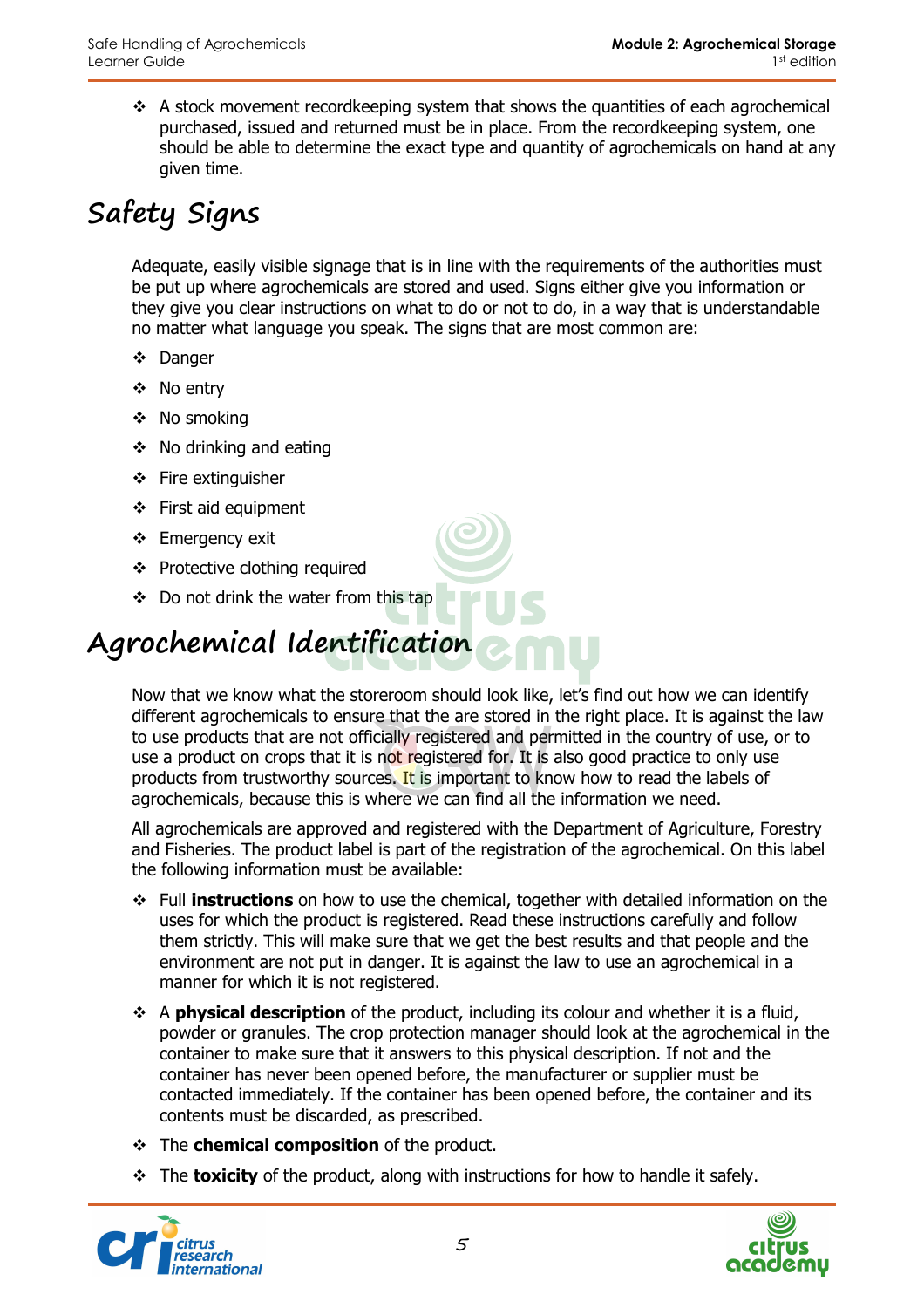- The **pre-harvest interval (or PHI)** of the product. The PHI, also known as the withholding period, is the period after application of the agrochemical during which the fruit may not be harvested. PHIs vary considerably from agrochemical to agrochemical and must be checked by the crop protection manager when he compiles the crop protection program.
- The product **expiry date**, being the date on or before which the agrochemical should be used. Agrochemicals must be used before the expiry date to make sure that it is still effective.

# **Hazard Classification**

Agrochemicals are classified in terms of their toxicity in five groups, from group one for the most dangerous agrochemicals, to group five for agrochemicals that are unlikely to cause harm to humans if used in the normal way. There is also a colour band for each group, and the first four groups also have hazard statements.

Internationally recognised symbols are used to indicate the toxicity of chemicals in groups one and two.

Advice pictograms indicate what steps to take to protect yourself against contamination. In particular, it shows what protective gear and clothing to use.

Warning pictograms is used if the agrochemical is dangerous or harmful to particular types of animals, or if it shouldn't be applied in a particular way, such as by crop sprayers.

#### **Sanitation**

The agrochemical store, the area around it and the protective gear and clothing that is used when agrochemicals are handled or applied must be kept clean and sanitised to limit the chance of contamination.

There must be a wash trough or large basin close to the agrochemical store; so that workers can wash their protective gear and clothing on site and immediately after it is used.

Equipment, such as scoops, buckets and measuring cups, must be washed at the end of the workday.

# **Disposal of Contaminated Items**

Empty chemical containers must under no circumstances be reused for any purpose whatsoever. Even if the container has been washed thoroughly, the risk of contamination is too high.

Rinse the empty container by filling it to about a quarter with clean water, closing it, and shaking it well. Pour the rinse water into the spray tank or down the drain. Repeat this process at least three times. Puncture the container after rinsing it, so that it cannot be reused.

To dispose of used items, burn waste bags, paper and mildly contaminated items. Severely contaminated items and redundant chemicals must be disposed of using a high-temperature incinerator, which can also be used for empty containers. Containers of highly flammable chemicals must however not be burned, even if they have been rinsed. A professional waste disposal company must take care of these containers.